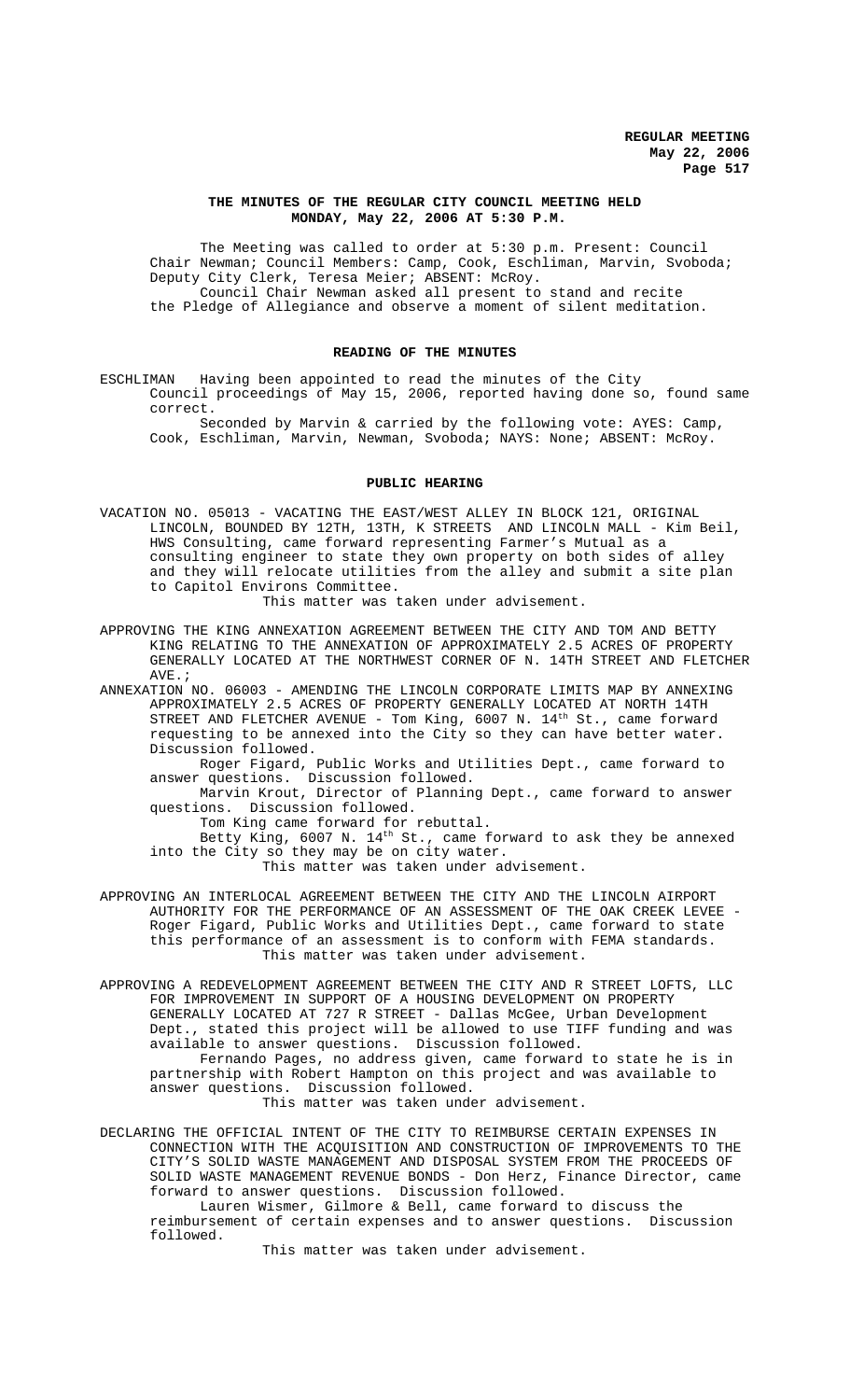DECLARING THE OFFICIAL INTENT OF THE CITY TO REIMBURSE CERTAIN EXPENSES IN CONNECTION WITH THE ACQUISITION OF REAL PROPERTY AND THE CONSTRUCTION OF A PARKING GARAGE AND RELATED IMPROVEMENTS FROM THE PROCEEDS OF PARKING REVENUE BONDS;

DECLARING THE OFFICIAL INTENT OF THE CITY TO REIMBURSE CERTAIN EXPENSES IN CONNECTION WITH ACQUIRING REAL PROPERTY AND CONSTRUCTING, ACQUIRING, EQUIPPING, AND FURNISHING IMPROVEMENTS TO THE CITY'S QO1214 DOWNTOWN CIVIC PLAZA REDEVELOPMENT PROJECT FROM THE PROCEEDS OF TAX INCREMENT BONDS - Don Herz, Finance Director, and Lauren Wismer, Gilmore & Bell, came forward to answer questions.

This matter was taken under advisement.

APPROVING THE DEVELOPMENT AND CONDITIONAL ZONING AGREEMENT BETWEEN THE CITY AND B&J PARTNERSHIP RELATING TO THE DEVELOPMENT OF PROPERTY GENERALLY LOCATED ON THE BLOCK BOUNDED BY  $9^{\text{\tiny{TH}}}$  ,  $10^{\text{\tiny{TH}}}$  , HILL AND VAN DORN STREETS;

CHANGE OF ZONE 06012 - APPLICATION OF B&J PARTNERSHIP FOR A CHANGE OF ZONE FROM R-2 RESIDENTIAL DISTRICT AND O-2 SUBURBAN OFFICE DISTRICT TO B-1 LOCAL BUSINESS DISTRICT ON PROPERTY GENERALLY LOCATED ON THE BLOCK BOUNDED BY 9TH, 10TH, HILL AND VAN DORN STREETS - Mark Hunzeker, 1045 Lincoln Mall, Suite 200, came forward representing B & J Partnership to state the Irvingdale Neighborhood Association wants the vote to be delayed for two more weeks until information is received from the Parks and Recreation meeting.

Richard Halvorsen, 6311 Inverness Rd., came forward to make a statement referencing a mis-statement, in his opinion, was made at the last meeting.

Alene Swinehart, 1834 Ryons, came forward representing the Irvingdale Neighborhood Association. Discussion followed.

Zemis Sedriks, 2643 S.  $10^{th}$  St., came forward with 522 signatures on a petition against this project and to state many concerns. Discussion followed.

Mark Hunzeker, 1045 Lincoln Mall, Suite 200, came forward for rebuttal.

This matter was taken under advisement.

**\*\* END OF PUBLIC HEARING \*\***

# **COUNCIL ACTION**

**LIQUOR RESOLUTIONS - NONE**

#### **ORDINANCES - 2ND READING & RELATED RESOLUTIONS (as required)**

- VACATION NO. 05013 VACATING THE EAST/WEST ALLEY IN BLOCK 121, ORIGINAL LINCOLN, BOUNDED BY 12TH, 13TH, K STREETS AND LINCOLN MALL - CLERK read an ordinance, introduced by Robin Eschliman, vacating the east/west alley in Block 121, Original Lincoln, bounded by  $12$ ,  $13<sup>th</sup>$ , K Streets and Lincoln Mall, and retaining title thereto in the City of Lincoln, Lancaster County, Nebraska, the second time.
- APPROVING THE KING ANNEXATION AGREEMENT BETWEEN THE CITY AND TOM AND BETTY KING RELATING TO THE ANNEXATION OF APPROXIMATELY 2.5 ACRES OF PROPERTY GENERALLY LOCATED AT THE NORTHWEST CORNER OF N. 14TH STREET AND FLETCHER AVE. (RELATED ITEMS: 06R-95, 06-72) (ACTION DATE: 6/5/06).
- ANNEXATION NO. 06003 AMENDING THE LINCOLN CORPORATE LIMITS MAP BY ANNEXING APPROXIMATELY 2.5 ACRES OF PROPERTY GENERALLY LOCATED AT NORTH 14TH STREET AND FLETCHER AVENUE. (RELATED ITEMS: 06R-95, 06-72) - CLERK read an ordinance, introduced by Robin Eschliman, annexing and including the below described land as part of the City of Lincoln, Nebraska and amending the Corporate Limits Map attached to and made a part of Ordinance No. 18208, to reflect the extension of the corporate limits boundary of the City of Lincoln, Nebraska established and shown thereon, the second time.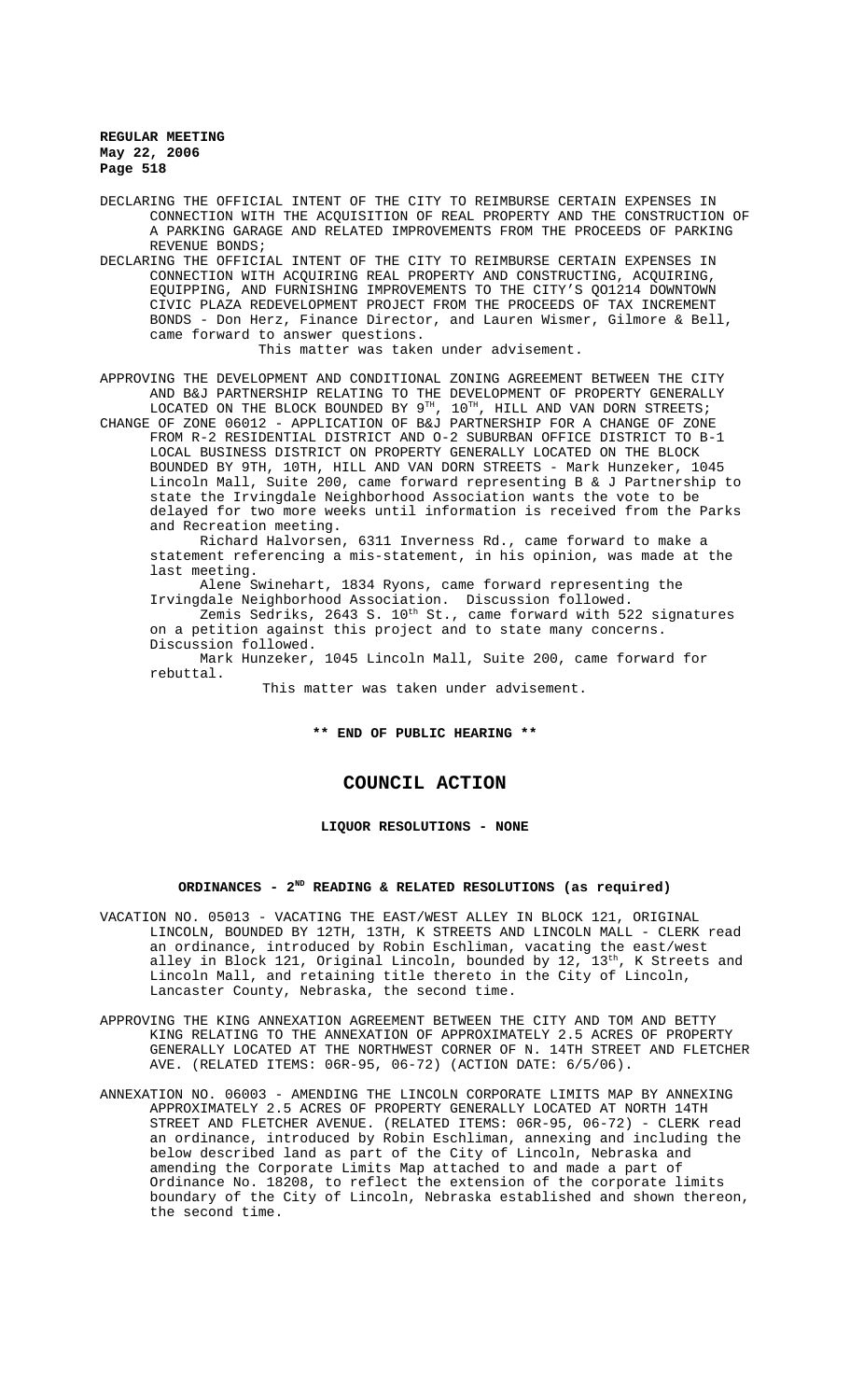#### **RESOLUTIONS**

APPROVING AN INTERLOCAL AGREEMENT BETWEEN THE CITY AND THE LINCOLN AIRPORT AUTHORITY FOR THE PERFORMANCE OF AN ASSESSMENT OF THE OAK CREEK LEVEE - CLERK read the following resolution, introduced by Robin Eschliman, who

moved its adoption:<br>A-83854 BE IT RESOLVE BE IT RESOLVED by the City Council of the City of Lincoln, Nebraska:

That the attached Interlocal Agreement for the Performance of an Assessment of the Oak Creek Levee between the City of Lincoln and the Airport Authority, which is attached hereto marked as Attachment "A", is hereby approved and the Mayor is authorized to execute the same on behalf of the City of Lincoln. Said Performance of an Assessment of the Oak Creek Levee establishes a framework and division of responsibilities for addressing the Oak Creek Levee as to it's conformance with FEMA standards between the City of Lincoln and Airport Authority and authorizes the use of appropriated monies in accordance with the terms and conditions contained in said Performance of an Assessment of the Oak Creek Levee.

The City Clerk is directed to transmit an executed original Interlocal Agreement for Performance of an Assessment of the Oak Creek Levee and Resolution to Ben Higgins, Public Works and Utilities Department, 901 N. 6<sup>th</sup> Street, for transmittal to the Airport Authority. Introduced by Robin Eschliman

Seconded by Marvin & carried by the following vote: AYES: Camp, Cook, Eschliman, Marvin, Newman, Svoboda; NAYS: None; ABSENT: McRoy

APPROVING A REDEVELOPMENT AGREEMENT BETWEEN THE CITY AND R STREET LOFTS, LLC FOR IMPROVEMENT IN SUPPORT OF A HOUSING DEVELOPMENT ON PROPERTY GENERALLY LOCATED AT 727 R STREET - CLERK read the following resolution, introduced by Robin Eschliman, who moved its adoption:<br>A-83855 BE IT RESOLVED by the City Council of the City o

BE IT RESOLVED by the City Council of the City of Lincoln, Nebraska:

1. The attached Option 13 Redevelopment Agreement between the City of Lincoln and R Street Lofts LLC, for redevelopment of property generally located at 727 R Street, as private development including new construction and improvements for residential use, including parking and related uses, in accordance with the terms and conditions contained in said Agreement, is hereby approved and the Mayor is authorized to execute the same on behalf of the City of Lincoln.

2. The Redevelopment Project Area for the Redevelopment Project comprising the property to be included in the area subject to the increment provision authorized in the Nebraska Community Development Law related to the project commencing hereafter as provided by law is hereby adopted and approved; said property being legally described as Lots 3 and 4 and the east 8 feet of the adjacent alley in Block 31, Original Plat, and the west 14 feet of Lot 2, Block 31, Original Plat, Lincoln, Lancaster County, Nebraska, including the abutting streets, alleys and rights-of-way thereto.<br>3. The finding

The findings in connection with the adoption of the Option 13 Redevelopment Plan are hereby ratified and approved, and the City Council hereby determines that the use of the increment provision authorized in the Nebraska Community Development Law is necessary and appropriate in furtherance of the Redevelopment Plan and that the redevelopment would otherwise not occur in this area but for the use of such financing.

The City Clerk is directed to return one fully executed copy of the Agreement to the Urban Development Department, for transmittal to R Street Lofts LLC.

Introduced by Robin Eschliman Seconded by Marvin & carried by the following vote: AYES: Camp, Cook, Eschliman, Marvin, Newman, Svoboda; NAYS: None; ABSENT: McRoy

DECLARING THE OFFICIAL INTENT OF THE CITY TO REIMBURSE CERTAIN EXPENSES IN CONNECTION WITH THE ACQUISITION AND CONSTRUCTION OF IMPROVEMENTS TO THE CITY'S SOLID WASTE MANAGEMENT AND DISPOSAL SYSTEM FROM THE PROCEEDS OF SOLID WASTE MANAGEMENT REVENUE BONDS - CLERK read the following

resolution, introduced by Robin Eschliman, who moved its adoption:<br>A-83856 A RESOLUTION TO DECLARE THE OFFICIAL INTENT OF THE CITY UNDE A-83856 A RESOLUTION TO DECLARE THE OFFICIAL INTENT OF THE CITY UNDER THE INTERNAL REVENUE CODE OF 1986, AS AMENDED, TO BORROW MONEY BY THE ISSUANCE OF SOLID WASTE MANAGEMENT REVENUE BONDS TO REIMBURSE THE COSTS OF CONSTRUCTING, ACQUIRING, EQUIPPING AND FURNISHING IMPROVEMENTS TO THE CITY'S SOLID WASTE MANAGEMENT FACILITIES. BE IT RESOLVED by the Council (the Council) of the City of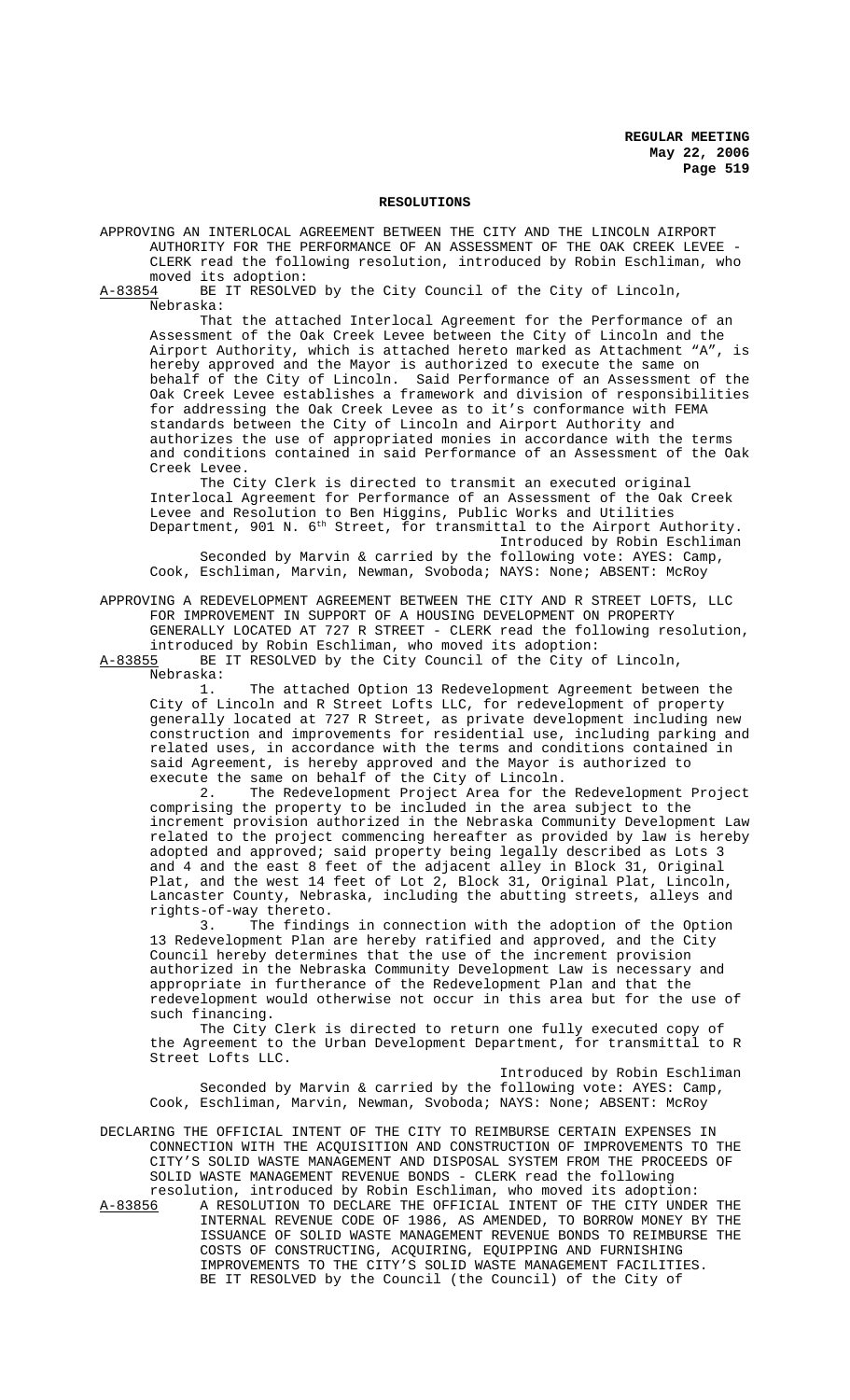> Lincoln, Nebraska (the City) as follows: Section 1. Findings.

(a) It is necessary, desirable, advisable and in the best interest of the City and its citizens that certain additions, extensions and other improvements to the City's solid waste management system (the "System") be acquired and constructed (the "Project").

(b) The City has begun planning, acquiring, constructing, equipping and furnishing the Project and on or after May 22, 2006, the City anticipates spending funds in the amount of \$4,000,000 to pay costs of the Project.

(c) It is necessary, desirable, advisable and in the best interests of the City that it continue planning, acquiring, constructing, equipping and furnishing the Project, which will require the expenditure of money by the City prior to the issuance of Solid Waste Management Revenue Bonds (the Bonds) in accordance with the provisions of its Home Rule Charter and the Constitution and laws of the State of Nebraska to finance the costs of the Project.

(d) The City desires to preserve its ability to reimburse such expenditures under the provisions of the Internal Revenue Code of 1986, as amended (the Code), and the applicable regulations and rulings thereunder (the Regulations).

(e) The Regulations require that the City declare its official intent to reimburse any original expenditures (other than (a) expenditures to be paid or reimbursed from sources other than the Obligations, (b) expenditures constituting preliminary expenditures within the meaning of Section 1.150-2(f)(2) of the Regulations, or (c) expenditures in a de minimus amount (as defined in Section 1.150-2(f)(1) of the Regulations)) for costs of the Project (the Reimbursable Expenditures) with the proceeds of tax-exempt obligations not later than

60 days after the payment of such expenditures.<br>(f) The Requlations generally require t The Regulations generally require that the Bonds be issued and a reimbursement allocation be made from the proceeds of the Bonds within 18 months after the later of the date the original expenditure is paid or the date the Project is placed in service or abandoned, but in no event more than 3 years after the original expenditure is paid.

Section 2. Declaration of Intent and Related Matters.<br>(a) In accordance with the provisions of the Regulat

In accordance with the provisions of the Regulations, the City hereby declares its official intent to reimburse all or a portion of the costs of the Project from the proceeds of the Bonds, the interest on which will be excludable from gross income for federal income tax purposes under Section 103 of the Code. Prior to the issuance of the Bonds, the City is authorized to advance approximately \$1,500,000 from the General Fund to pay a portion of the costs of planning, acquiring, constructing, equipping and furnishing the Project.

(b) Except for (i) expenditures to be paid or reimbursed from sources other than the Bonds, (ii) expenditures constituting "preliminary expenditures" within the meaning of Section 1.150-2(f)(2) of the Regulations, or (iii) expenditures in a "de minimus" amount (as defined in Section  $1.150-2(f)(1)$  of the Regulations), no expenditures for the Project have been paid by the City more than 60 days prior to the date of adoption of this Resolution.

(c) The reasonably expected source of funds to be used to pay debt service on the Bonds will be the net revenues of the City's solid waste management facilities, which shall be pledged to the payment of the principal of and interest on the Bonds.

(d) The Bonds shall be issued in such amount and upon such terms and conditions as may be agreed upon by the City and the purchaser(s) of the Bonds for the purpose of paying all or a portion of the costs and expenses incident to the planning, acquisition, construction and financing of the Project, the Bonds to be authorized by the Council at a

meeting to be held for such purpose.<br>(e) As of the date of this R As of the date of this Resolution, there are no funds of the City reserved, allocated on a long-term basis or otherwise set aside (or reasonably expected to be reserved, allocated on a long-term basis or otherwise set aside) to provide permanent financing for the expenditures related to the Project, other than pursuant to the issuance of the Bonds. This Resolution is consistent with the budgetary and financial circumstances of the City as they exist or are reasonably forseeable on the date hereof.

Section 3. Authorizations.

(a) The Finance Director and the City Controller (each an Authorized Officer) be, and each of them is, authorized to take such further action as such Authorized Officer shall deem necessary or desirable without further action by the Council to carry out the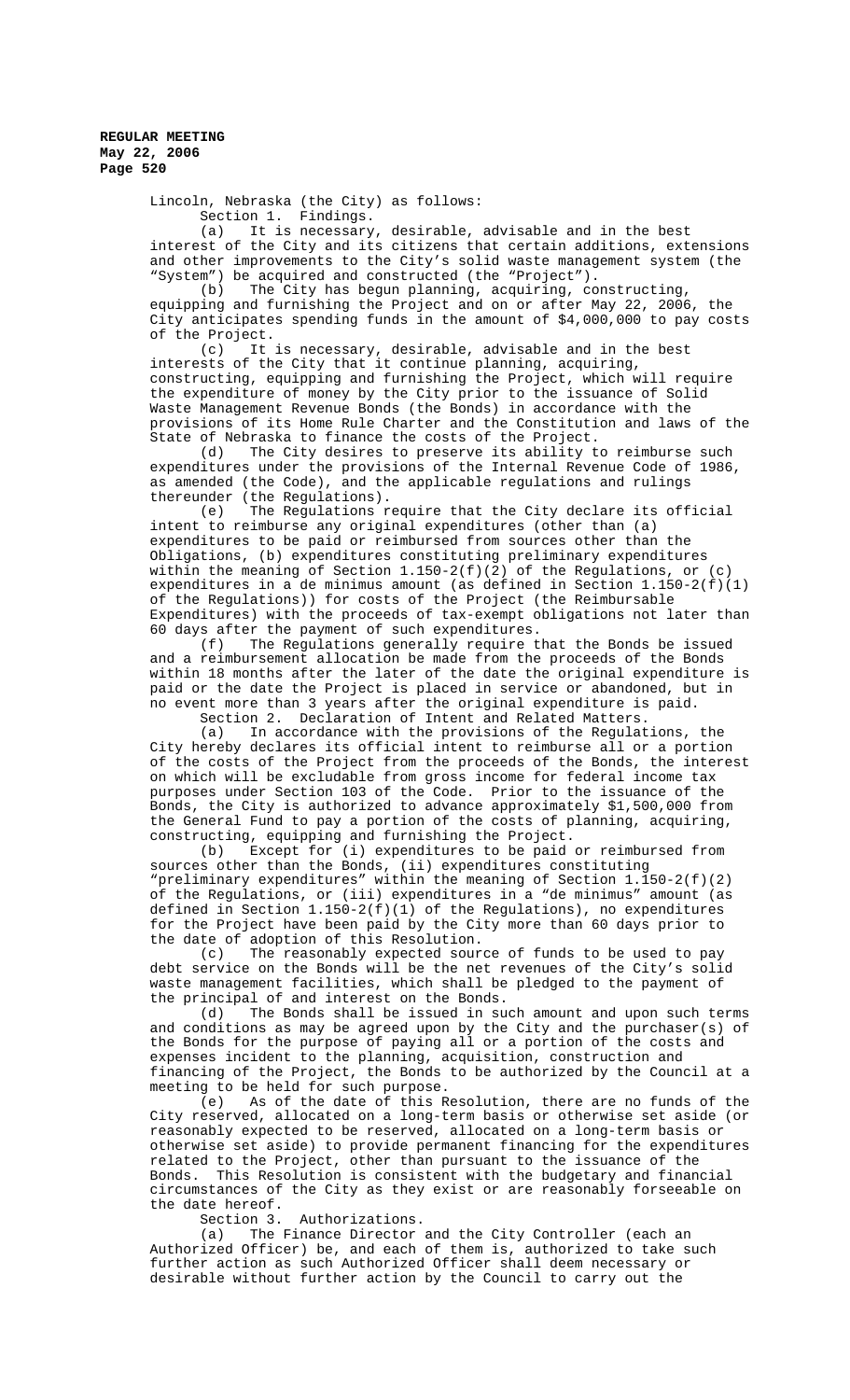transactions contemplated by this Resolution.

(b) The Authorized Officers be, and each of them hereby is, authorized to execute on behalf of the City and to deliver any and all other instruments and documents including, but not limited to, such certificates or instruments as may be required under the terms of this Resolution necessary to be executed and delivered in connection with this Resolution and the approvals made hereby.

(c) The Authorized Officers shall be responsible for making the "reimbursement allocations" described in the Regulations, being generally the transfer of the appropriate amount of proceeds of the Bonds to reimburse the source of temporary financing used by the City to make payment of the prior costs of the Project. Each allocation shall be evidenced by an entry on the official books of the City maintained for the Project and shall specifically identify the original expenditure being reimbursed.

Section 4. Ratification. All acts and deeds heretofore done by any officer, employee or agent of the City on behalf of the City to preserve the ability of the City to reimburse expenditures made from and after the date of adoption of this Resolution with respect to the Project by the City through the issuance of the Bonds and other transactions contemplated by this Resolution are hereby ratified, confirmed and approved in all respects.

Section 5. Effective Dates. This Resolution shall be in full force and effect from and after its passage and adoption by the Council. Section 6. Conflicting Resolutions Repealed. All resolutions, or parts thereof, in conflict with the provisions of this Resolution are, to the extent of such conflict, hereby repealed.

Introduced by Robin Eschliman Seconded by Marvin & carried by the following vote: AYES: Camp, Cook, Eschliman, Marvin, Newman, Svoboda; NAYS: None; ABSENT: McRoy

DECLARING THE OFFICIAL INTENT OF THE CITY TO REIMBURSE CERTAIN EXPENSES IN CONNECTION WITH THE ACQUISITION OF REAL PROPERTY AND THE CONSTRUCTION OF A PARKING GARAGE AND RELATED IMPROVEMENTS FROM THE PROCEEDS OF PARKING REVENUE BONDS - CLERK read the following resolution, introduced by Robin Eschliman, who moved its adoption:<br>A-83857 A RESOLUTION TO DECLARE THE

A-83857 A RESOLUTION TO DECLARE THE OFFICIAL INTENT OF THE CITY UNDER THE INTERNAL REVENUE CODE OF 1986, AS AMENDED, TO BORROW MONEY BY THE ISSUANCE OF PARKING REVENUE BONDS TO REIMBURSE THE COSTS OF CONSTRUCTING, ACQUIRING, EQUIPPING AND FURNISHING IMPROVEMENTS TO THE CITY'S PARKING FACILITIES.

BE IT RESOLVED by the Council (the Council) of the City of Lincoln, Nebraska (the City) as follows:

Section 1. Findings.

(a) It is necessary, desirable, advisable and in the best interest of the City and its citizens that a new parking garage and related facilities (the "Project") be acquired and constructed as a part of the City's parking facilities (the System).

(b) The City has begun planning, acquiring, constructing, equipping and furnishing the Project and on or after May 22, 2006, the City anticipates spending funds in the amount of \$8,300,000 to pay costs of the Project.

(c) It is necessary, desirable, advisable and in the best interests of the City that it continue planning, acquiring, constructing, equipping and furnishing the Project, which will require the expenditure of money by the City prior to the issuance of Parking Revenue Bonds (the Bonds") in accordance with the provisions of its Home Rule Charter and the Constitution and laws of the State of Nebraska to finance the costs of the Project.

(d) The City desires to preserve its ability to reimburse such expenditures under the provisions of the Internal Revenue Code of 1986, as amended (the Code), and the applicable regulations and rulings thereunder (the Regulations).

(e) The Regulations require that the City declare its official intent to reimburse any original expenditures (other than (a) expenditures to be paid or reimbursed from sources other than the Obligations, (b) expenditures constituting "preliminary expenditures" within the meaning of Section  $1.150-2(f)(2)$  of the Regulations, or (c) expenditures in a de minimus amount (as defined in Section 1.150-2(f)(1) of the Regulations)) for costs of the Project (the Reimbursable Expenditures) with the proceeds of tax-exempt obligations not later than 60 days after the payment of such expenditures.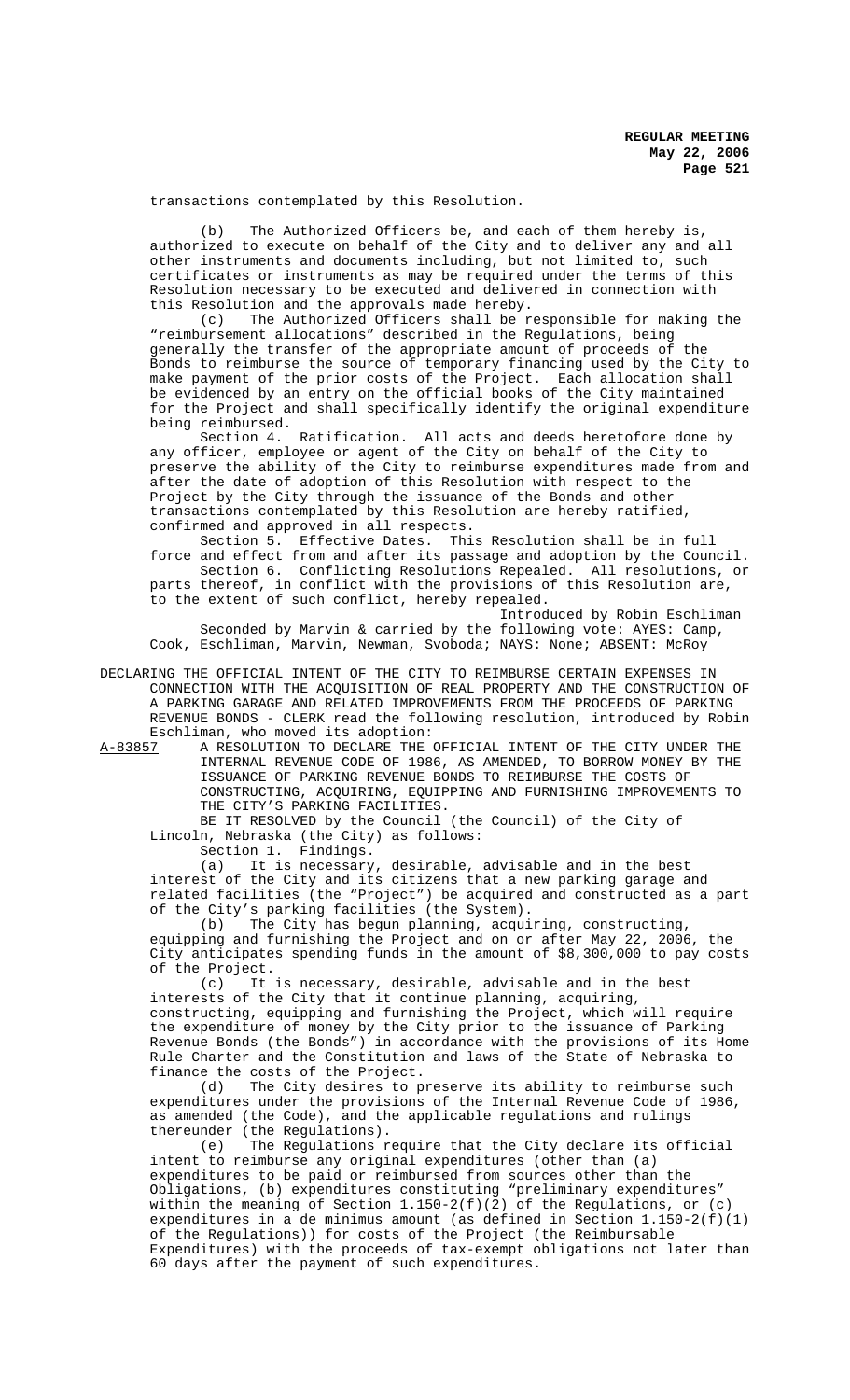(f) The Regulations generally require that the Bonds be issued and a reimbursement allocation be made from the proceeds of the Bonds within 18 months after the later of the date the original expenditure is paid or the date the Project is placed in service or abandoned, but in no event more than 3 years after the original expenditure is paid. Section 2. Declaration of Intent and Related Matters.

(a) In accordance with the provisions of the Regulations, the City hereby declares its official intent to reimburse all or a portion of the costs of the Project from the proceeds of the Bonds, the interest on which will be excludable from gross income for federal income tax purposes under Section 103 of the Code. Prior to the issuance of the Bonds, the City is authorized to advance approximately \$3,000,000 from the General Fund to pay a portion of the costs of planning, acquiring, constructing, equipping and furnishing the Project.

(b) Except for (i) expenditures to be paid or reimbursed from sources other than the Bonds, (ii) expenditures constituting "preliminary expenditures" within the meaning of Section 1.150-2(f)(2) of the Regulations, or (iii) expenditures in a "de minimus" amount (as defined in Section 1.150-2(f)(1) of the Regulations), no expenditures for the Project have been paid by the City more than 60 days prior to

the date of adoption of this Resolution.<br>(c) The reasonably expected sour The reasonably expected source of funds to be used to pay debt service on the Bonds will be the net revenues of the City's parking facilities, which shall be pledged to the payment of the principal of and interest on the Bonds.

(d) The Bonds shall be issued in such amount and upon such terms and conditions as may be agreed upon by the City and the purchaser(s) of the Bonds for the purpose of paying all or a portion of the costs and expenses incident to the planning, acquisition, construction and financing of the Project, the Bonds to be authorized by the Council at a meeting to be held for such purpose.

(e) As of the date of this Resolution, there are no funds of the City reserved, allocated on a long-term basis or otherwise set aside (or reasonably expected to be reserved, allocated on a long-term basis or otherwise set aside) to provide permanent financing for the expenditures related to the Project, other than pursuant to the issuance of the Bonds. This Resolution is consistent with the budgetary and financial circumstances of the City as they exist or are reasonably forseeable on the date hereof.

Section 3. Authorizations.

(a) The Finance Director and the City Controller (each an Authorized Officer) be, and each of them is, authorized to take such further action as such Authorized Officer shall deem necessary or desirable without further action by the Council to carry out the transactions contemplated by this Resolution.

(b) The Authorized Officers be, and each of them hereby is, authorized to execute on behalf of the City and to deliver any and all other instruments and documents including, but not limited to, such certificates or instruments as may be required under the terms of this Resolution necessary to be executed and delivered in connection with this Resolution and the approvals made hereby.

(c) The Authorized Officers shall be responsible for making the "reimbursement allocations" described in the Regulations, being generally the transfer of the appropriate amount of proceeds of the Bonds to reimburse the source of temporary financing used by the City to make payment of the prior costs of the Project. Each allocation shall be evidenced by an entry on the official books of the City maintained for the Project and shall specifically identify the original expenditure being reimbursed.<br>Section 4.

Ratification. All acts and deeds heretofore done by any officer, employee or agent of the City on behalf of the City to preserve the ability of the City to reimburse expenditures made from and after the date of adoption of this Resolution with respect to the Project by the City through the issuance of the Bonds and other transactions contemplated by this Resolution are hereby ratified, confirmed and approved in all respects.

Section 5. Effective Dates. This Resolution shall be in full force and effect from and after its passage and adoption by the Council.

Section 6. Conflicting Resolutions Repealed. All resolutions, or parts thereof, in conflict with the provisions of this Resolution are, to the extent of such conflict, hereby repealed.

Introduced by Robin Eschliman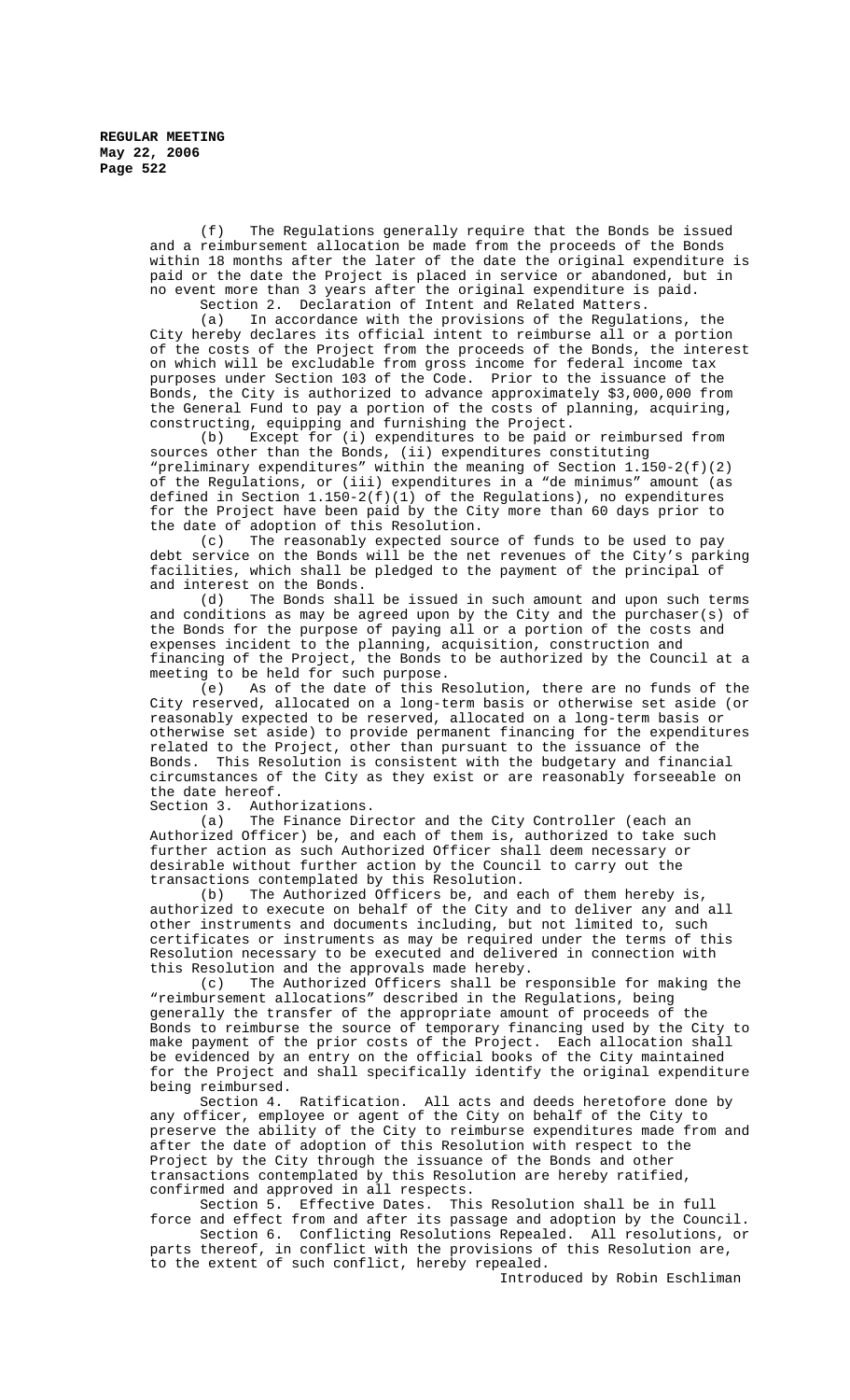Seconded by Svoboda & carried by the following vote: AYES: Camp, Cook, Eschliman, Marvin, Newman, Svoboda; NAYS: None; ABSENT: McRoy

DECLARING THE OFFICIAL INTENT OF THE CITY TO REIMBURSE CERTAIN EXPENSES IN CONNECTION WITH ACQUIRING REAL PROPERTY AND CONSTRUCTING, ACQUIRING, EQUIPPING, AND FURNISHING IMPROVEMENTS TO THE CITY'S QO1214 DOWNTOWN CIVIC PLAZA REDEVELOPMENT PROJECT FROM THE PROCEEDS OF TAX INCREMENT BONDS - CLERK read the following resolution, introduced by Robin

Eschliman, who moved its adoption:<br>A-83858 A RESOLUTION TO DECLARE THE A-83858 A RESOLUTION TO DECLARE THE OFFICIAL INTENT OF THE CITY UNDER THE INTERNAL REVENUE CODE OF 1986, AS AMENDED, TO BORROW MONEY BY THE ISSUANCE OF TAX ALLOCATION BONDS TO REIMBURSE THE COSTS OF CONSTRUCTING, ACQUIRING, EQUIPPING AND FURNISHING IMPROVEMENTS TO THE CITY'S QO1214 REDEVELOPMENT PROJECT.

BE IT RESOLVED by the Council (the Council) of the City of Lincoln, Nebraska (the City) as follows:<br>Section 1. Findings.

Section 1.

(a) The City will enter into a QO1214 Project Redevelopment Agreement (the "Agreement") under which the City will agree to make certain improvements within the QO1214 Project Area (as defined in the Agreement) at its expense (the City Project") in connection with the QO1214 Project (as defined in the Agreement).

(b) The City has begun planning, acquiring, constructing, equipping and furnishing the City Project and on or after May 22, 2006, the City anticipates spending funds in the amount of \$3,000,000 to pay costs of the City Project.

(c) It is necessary, desirable, advisable and in the best interests of the City that it continue planning, acquiring, constructing, equipping and furnishing the City Project, which will require the expenditure of money by the City prior to the issuance of QO1214 Redevelopment Project Tax Increment Bonds (the Bonds") in accordance with the provisions of its Home Rule Charter and the Constitution and laws of the State of Nebraska to finance the costs of the City Project.

(d) The City desires to preserve its ability to reimburse such expenditures under the provisions of the Internal Revenue Code of 1986, as amended (the Code), and the applicable regulations and rulings

thereunder (the Regulations).<br>(e) The Regulations re The Regulations require that the City declare its official intent to reimburse any original expenditures (other than (a) expenditures to be paid or reimbursed from sources other than the Obligations, (b) expenditures constituting "preliminary expenditures" within the meaning of Section  $1.150-2(f)(2)$  of the Regulations, or (c) expenditures in a "de minimus" amount (as defined in Section 1.150- 2(f)(1) of the Regulations)) for costs of the City Project (the Reimbursable Expenditures") with the proceeds of tax-exempt obligations

not later than 60 days after the payment of such expenditures.<br>(f) The Requiations generally require that the Bonds b The Regulations generally require that the Bonds be issued and a reimbursement allocation be made from the proceeds of the Bonds within 18 months after the later of the date the original expenditure is paid or the date the City Project is placed in service or abandoned, but in no event more than 3 years after the original expenditure is paid.

Section 2. Declaration of Intent and Related Matters.<br>(a) In accordance with the provisions of the Requlat In accordance with the provisions of the Regulations, the City hereby declares its official intent to reimburse all or a portion of the costs of the City Project from the proceeds of the Bonds, the interest on which will be excludable from gross income for federal income tax purposes under Section 103 of the Code. Prior to the issuance of the Bonds, the City is authorized to advance approximately \$3,000,000 from the General Fund to pay a portion of the costs of planning, acquiring, constructing, equipping and furnishing the City Project.

(b) Except for (i) expenditures to be paid or reimbursed from sources other than the Bonds, (ii) expenditures constituting "preliminary expenditures" within the meaning of Section 1.150-2(f)(2) of the Regulations, or (iii) expenditures in a "de minimus" amount (as defined in Section 1.150-2(f)(1) of the Regulations), no expenditures for the City Project have been paid by the City more than 60 days prior to the date of adoption of this Resolution.

(c) The reasonably expected source of funds to be used to pay debt service on the Bonds will be the net revenues of the City's parking facilities, which shall be pledged to the payment of the principal of and interest on the Bonds.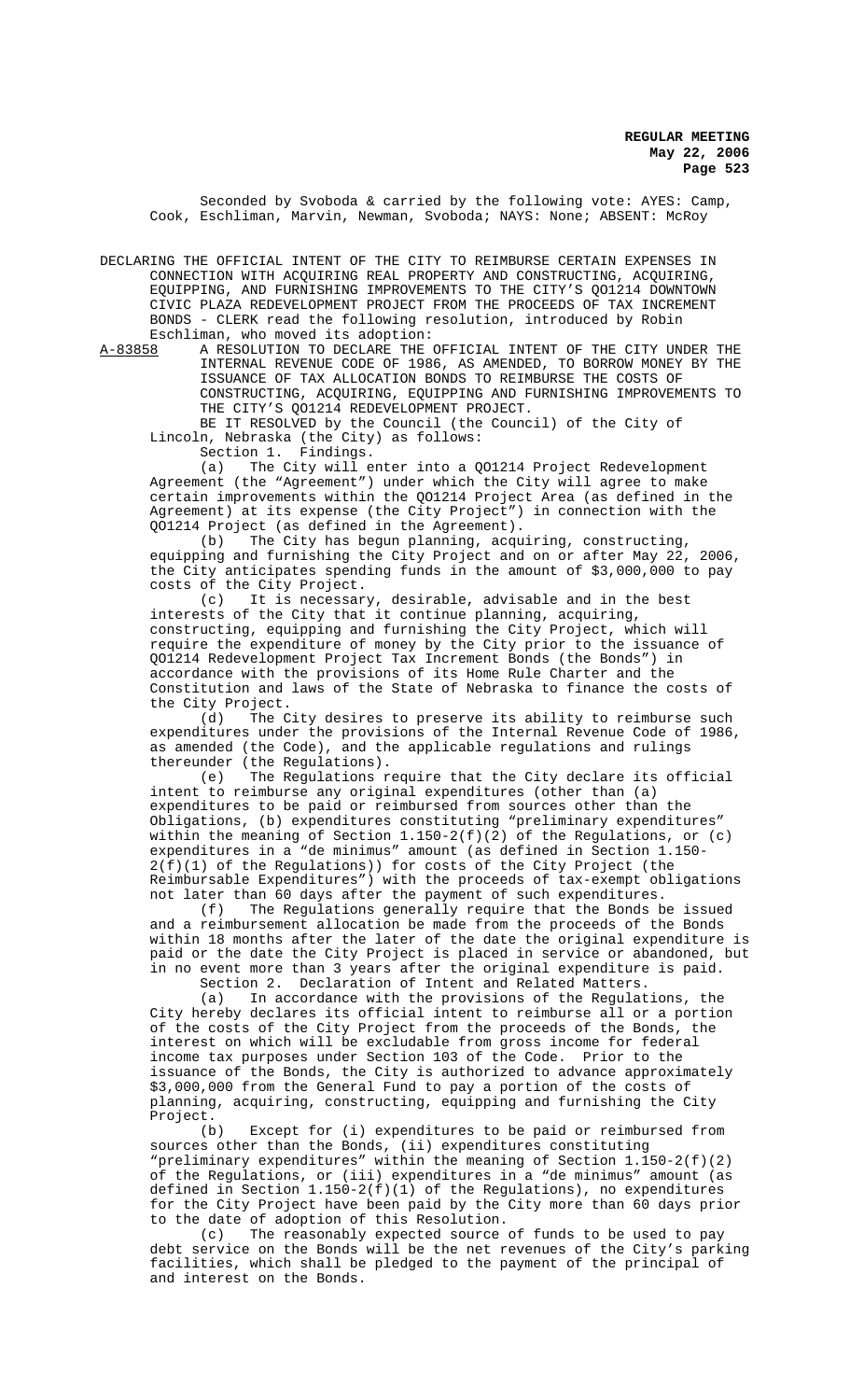(d) The Bonds shall be issued in such amount and upon such terms and conditions as may be agreed upon by the City and the purchaser(s) of the Bonds for the purpose of paying all or a portion of the costs and expenses incident to the planning, acquisition, construction and financing of the City Project, the Bonds to be authorized by the Council at a meeting to be held for such purpose.

(e) As of the date of this Resolution, there are no funds of the City reserved, allocated on a long-term basis or otherwise set aside (or reasonably expected to be reserved, allocated on a long-term basis or otherwise set aside) to provide permanent financing for the expenditures related to the City Project, other than pursuant to the issuance of the Bonds. This Resolution is consistent with the budgetary and financial circumstances of the City as they exist or are reasonably forseeable on the date hereof.<br>Section 3.

Authorizations.

(a) The Finance Director and the City Controller (each an Authorized Officer") be, and each of them is, authorized to take such further action as such Authorized Officer shall deem necessary or desirable without further action by the Council to carry out the transactions contemplated by this Resolution.

(b) The Authorized Officers be, and each of them hereby is, authorized to execute on behalf of the City and to deliver any and all other instruments and documents including, but not limited to, such certificates or instruments as may be required under the terms of this Resolution necessary to be executed and delivered in connection with this Resolution and the approvals made hereby.

(c) The Authorized Officers shall be responsible for making the "reimbursement allocations" described in the Regulations, being generally the transfer of the appropriate amount of proceeds of the Bonds to reimburse the source of temporary financing used by the City to make payment of the prior costs of the City Project. Each allocation shall be evidenced by an entry on the official books of the City maintained for the City Project and shall specifically identify the original expenditure being reimbursed.

Section 4. Ratification. All acts and deeds heretofore done by any officer, employee or agent of the City on behalf of the City to preserve the ability of the City to reimburse expenditures made from and after the date of adoption of this Resolution with respect to the City Project by the City through the issuance of the Bonds and other transactions contemplated by this Resolution are hereby ratified, confirmed and approved in all respects.

Section 5. Effective Dates. This Resolution shall be in full force and effect from and after its passage and adoption by the Council.

Section 6. Conflicting Resolutions Repealed. All resolutions, or parts thereof, in conflict with the provisions of this Resolution are, to the extent of such conflict, hereby repealed.

Introduced by Robin Eschliman Seconded by Svoboda & carried by the following vote: AYES: Camp, Cook, Eschliman, Marvin, Newman, Svoboda; NAYS: None; ABSENT: McRoy

## **ORDINANCES - 3RD READING & RELATED RESOLUTIONS (as required)**

| APPROVING THE DEVELOPMENT AND CONDITIONAL ZONING AGREEMENT BETWEEN THE CITY |  |  |                                                                                    |  |  |  |  |  |  |  |  |  |  |
|-----------------------------------------------------------------------------|--|--|------------------------------------------------------------------------------------|--|--|--|--|--|--|--|--|--|--|
|                                                                             |  |  | AND B&J PARTNERSHIP RELATING TO THE DEVELOPMENT OF PROPERTY GENERALLY              |  |  |  |  |  |  |  |  |  |  |
|                                                                             |  |  | LOCATED ON THE BLOCK BOUNDED BY $9^{TH}$ , $10^{TH}$ , HILL AND VAN DORN STREETS - |  |  |  |  |  |  |  |  |  |  |
| PRIOR to reading:                                                           |  |  |                                                                                    |  |  |  |  |  |  |  |  |  |  |

COOK Moved to delay Bill No. 06R-86 for two weeks with Public Hearing limited to information from Charette only and action on 6/5/06. Seconded by Marvin & carried by the following vote: AYES: Camp, Cook, Eschliman, Marvin, Newman, Svoboda; NAYS: None; ABSENT: McRoy

CHANGE OF ZONE 06012 - APPLICATION OF B&J PARTNERSHIP FOR A CHANGE OF ZONE FROM R-2 RESIDENTIAL DISTRICT AND O-2 SUBURBAN OFFICE DISTRICT TO B-1 LOCAL BUSINESS DISTRICT ON PROPERTY GENERALLY LOCATED ON THE BLOCK BOUNDED BY 9TH, 10TH, HILL AND VAN DORN STREETS - PRIOR to reading: COOK Moved to delay Bill No. 06-65 for two weeks with Public Hearing

limited to information from Charette only and action on 6/5/06. Seconded by Marvin & carried by the following vote: AYES: Camp, Cook, Eschliman, Marvin, Newman, Svoboda; NAYS: None; ABSENT: McRoy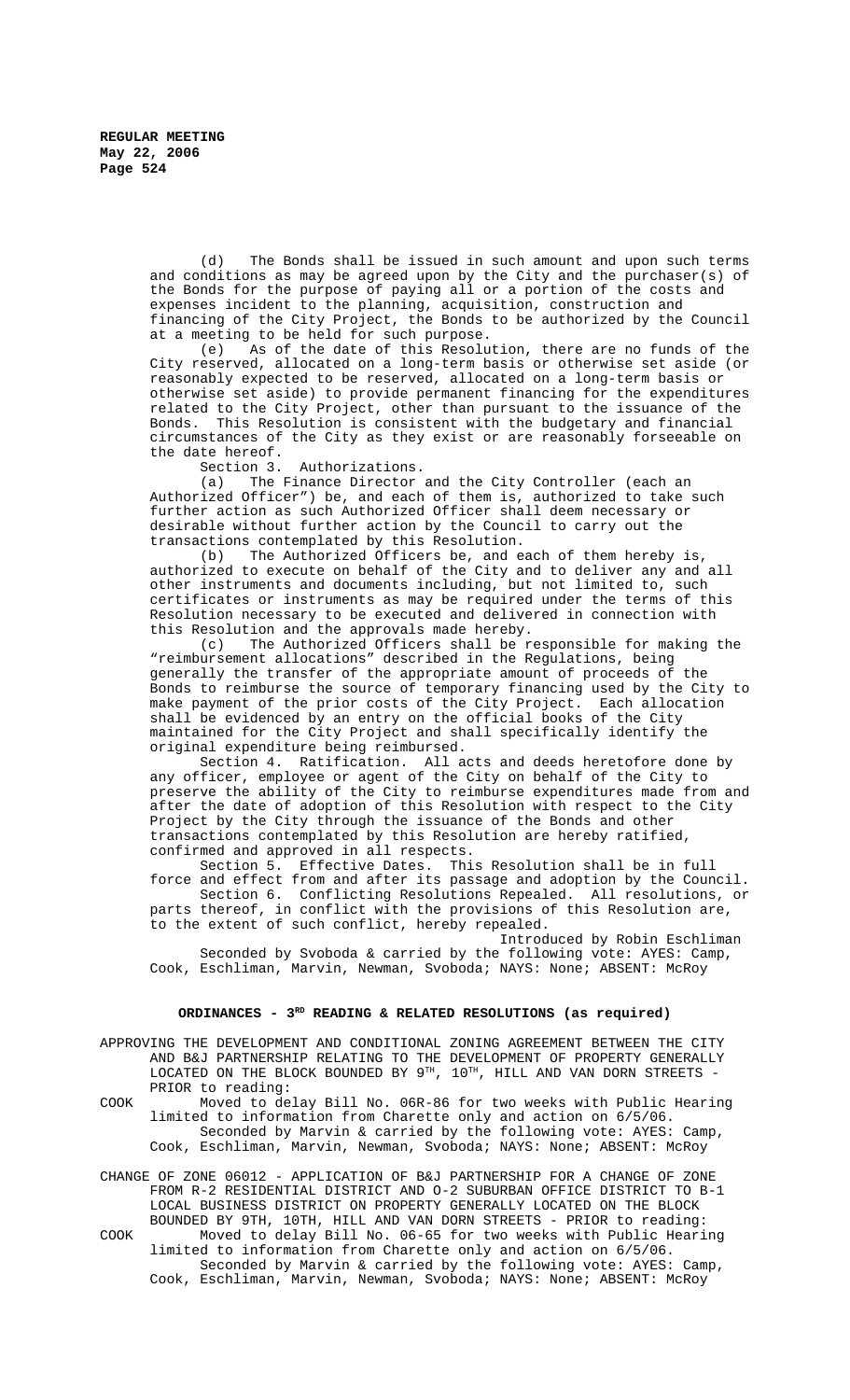## **PETITIONS AND COMMUNICATIONS - NONE**

#### **REPORTS OF CITY OFFICERS**

APPOINTING WENDY FRANCIS TO THE LINCOLN COMMISSION ON HUMAN RIGHTS TO FILL AN UNEXPIRED THREE-YEAR TERM EXPIRING DECEMBER 31, 2008 - CLERK read the following resolution, introduced by Robin Eschliman, who moved its adoption:<br>A-83859 BE

BE IT RESOLVED by the City Council of the City of Lincoln, Nebraska:

That the appointment of Wendy Francis to the Lincoln Commission on Human Rights to fill an unexpired three-year term expiring December 31, 2008, is hereby approved.

Introduced by Robin Eschliman Seconded by Marvin & carried by the following vote: AYES: Camp, Cook, Eschliman, Marvin, Newman, Svoboda; NAYS: None; ABSENT: McRoy

ASSESSING THE COSTS OF THE NORTH  $27^{\text{th}}$  STREET MAINTENANCE DISTRICT AGAINST THE BENEFITTED PROPERTIES - PRIOR to reading:

COOK Moved to remove Item 13 from the consent agenda vote.

Seconded by Eschliman & carried by the following vote: AYES: Camp, Cook, Eschliman, Marvin, Newman, Svoboda; NAYS: None; ABSENT: McRoy COOK Moved to delay action for two weeks to June 5, 2006.

Seconded by Marvin & carried by the following vote: AYES: Camp, Cook, Eschliman, Marvin, Newman, Svoboda; NAYS: None; ABSENT: McRoy

SETTING THE INTEREST RATE OF 6.05% AND LEVYING THE ASSESSMENTS ON SPECIAL ASSESSMENT GROUP I OF THE BOARD OF EQUALIZATION HELD MAY 8, 2006 - CLERK read the following resolution, introduced by Dan Marvin, who moved its adoption:<br>A-83860 BE

BE IT RESOLVED by the City Council of the City of Lincoln, Nebraska that:

The special taxes assessed May 8, 2006, to pay the costs of the improvements in Paving District No. 2626, Paving Unit No. 139 and Water District No. 1192 are hereby levied and shall bear interest at 6.05% per annum and that the period of time in which the assessments are to be paid shall be as follows:

20 years - Paving District 2626 20 years - Paving Unit 139 20 years - Water District 1192

Introduced by Dan Marvin Seconded by Eschliman & carried by the following vote: AYES: Camp, Cook, Eschliman, Marvin, Newman, Svoboda; NAYS: None; ABSENT: McRoy

## ORDINANCES - 1<sup>st</sup> READING & RELATED RESOLUTIONS

- APPROVING A THIRTEEN-MONTH LEASE AGREEMENT BETWEEN THE CITY AND THE WYNNE TRANSPORT SERVICES, INC. FOR THE LEASE OF SPACE BY THE LINCOLN AREA AGENCY ON AGING FOR ITS LINCOLN INFORMATION FOR THE ELDERLY (LIFE) GENEVA MEDICAID WAIVER PROGRAM AT 209 S. 10TH STREET, GENEVA, NE CLERK read an ordinance, introduced by Dan Marvin, accepting and approving a Lease Agreement between the City of Lincoln and Wynne Transport Service, Inc. For the lease of office space by the Lincoln Area Agency on Aging for its Lincoln Information For the Elderly (LIFE) Geneva Medicaid Waiver Program at 209 S. 10<sup>th</sup> Street, Geneva, NE for a thirteen month term from May 1, 2006 through May 31, 2007, the first time.
- APPROVING A THIRTEEN-MONTH LEASE AGREEMENT BETWEEN THE CITY AND THE POLK SENIOR CENTER FOR THE LEASE OF SPACE BY THE LINCOLN AREA AGENCY ON AGING FOR ITS LINCOLN INFORMATION FOR THE ELDERLY (LIFE) MEDICAID WAIVER PROGRAM AT 230 NORTH MAIN STREET, POLK, NE - CLERK read an ordinance, introduced by Dan Marvin, accepting and approving a Lease Agreement between the City of Lincoln and Polk Senior Center for the lease of office space by the Lincoln Area Agency on Aging for its Lincoln Information For the Elderly (LIFE) Medicaid Waiver Program at the Polk Senior Center, 230 N,. Main Street, Polk, NE, for a thirteen month term from May 1, 2006 through May 31, 2007, the first time.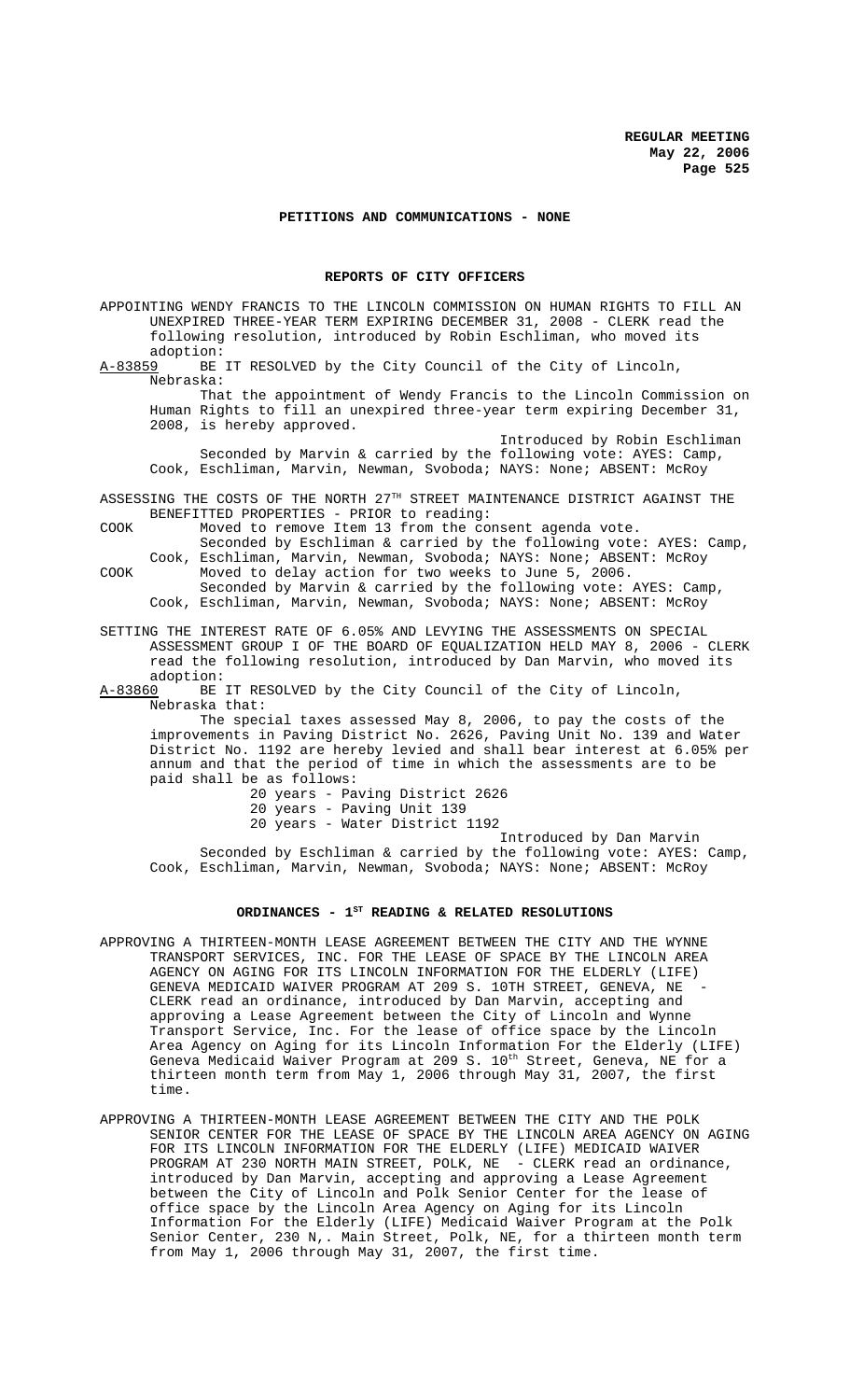- APPROVING THE HIGHWAY 77 & WARLICK BOULEVARD CONDITIONAL ANNEXATION AND ZONING AGREEMENT AND AUTHORIZING THE ISSUANCE OF A WATER REVENUE OBLIGATION AND HIGHWAY ALLOCATION OBLIGATION TO EVIDENCE CERTAIN OF THE CITY'S OBLIGATIONS UNDER THE AGREEMENT. (Related Items on Pending Date Certain: 06-73, 06-74, 06-75) - CLERK read an ordinance, introduced by Dan Marvin, adopted under and pursuant to Ordinance Nos. 18088 and 18171 of the City authorizing the issuance of (1) a Water Revenue Obligation of the City in an aggregate principal amount not to exceed for water: one million five hundred twenty thousand dollars (\$1,520,000.00) (The "Water Obligation"), and (2) a Highway allocation obligation of the City in an aggregate principal amount not to exceed four million two hundred forty five thousand dollars (\$4,245,000.00); fixing in part and providing for the fixing in part of the details of the water obligation and the highway allocation obligation; taking other action in connection with the foregoing; and related matters, the first time.
- APPROVING THE GRAND TERRACE CONDITIONAL ANNEXATION AND ZONING AGREEMENT BETWEEN THE CITY AND DUBOIS LLC AND CLARENDON HILLS ROAD IMPROVEMENT DISTRICT, RELATING TO THE ANNEXATION OF APPROXIMATELY 70 ACRES OF PROPERTY GENERALLY LOCATED WEST OF SOUTH 84TH STREET AND SOUTH OF HIGHWAY 2. (RELATED ITEMS: 06R-104, 06-79, 06-80).6/12/06).
- ANNEXATION 06001 AMENDING THE LINCOLN CORPORATE LIMITS MAP BY ANNEXING APPROXIMATELY 70 ACRES OF PROPERTY GENERALLY LOCATED AT SOUTH 84TH STREET AND HIGHWAY 2. (RELATED ITEMS: 06R-104, 06-79, 06-80) - CLERK read an ordinance, introduced by Dan Marvin, annexing and including the below described land as part of the City of Lincoln, Nebraska and amending the Corporate Limits Map attached to and made a part of Ordinance No. 18208, to reflect the extension of the corporate limits boundary of the City of Lincoln, Nebraska established and shown thereon, the first time.
- CHANGE OF ZONE 06001 APPLICATION OF DUBOIS, LLC, FOR A CHANGE OF ZONE FROM AG AGRICULTURAL DISTRICT TO R-3 RESIDENTIAL DISTRICT ON PROPERTY GENERALLY LOCATED AT SOUTH 84TH STREET AND HIGHWAY 2.(RELATED ITEMS: 06R-104, 06-79, 06-80) - CLERK read an ordinance, introduced by Dan Marvin, amending the Lincoln Zoning District Maps attached to and made a part of Title 27 of the Lincoln Municipal Code, as provided by Section 27.05.020 of the Lincoln Municipal Code, by changing the boundaries of the districts established and shown thereon, the first time.
- ANNEXATION 06007 AMENDING THE LINCOLN CORPORATE LIMITS MAP BY ANNEXING APPROXIMATELY 78.03 ACRES OF PROPERTY GENERALLY LOCATED AT NORTH 14TH STREET AND FLETCHER AVENUE. (RELATED ITEMS: 06-81, 06-82) - CLERK read an ordinance, introduced by Dan Marvin, annexing and including the below described land as part of the City of Lincoln, Nebraska and amending the Corporate Limits Map attached to and made a part of Ordinance No. 18208, to reflect the extension of the corporate limits boundary of the City of Lincoln, Nebraska established and shown thereon, the first time.
- CHANGE OF ZONE 06026 APPLICATION OF CHARLESTON HEIGHTS, LLC, FOR A CHANGE OF ZONE FROM AG AGRICULTURAL DISTRICT TO R-3 RESIDENTIAL DISTRICT ON PROPERTY GENERALLY LOCATED AT NORTH 14TH STREET AND FLETCHER AVENUE. (RELATED ITEMS: 06-81, 06-82) - CLERK read an ordinance, introduced by Dan Marvin, amending the Lincoln Zoning District Maps attached to and made a part of Title 27 of the Lincoln Municipal Code, as provided by Section 27.05.020 of the Lincoln Municipal Code, by changing the boundaries of the districts established and shown thereon, the first time.
- ANNEXATION 06006 AMENDING THE LINCOLN CORPORATE LIMITS MAY BY ANNEXING APPROXIMATELY 1.14 ACRES OF PROPERTY GENERALLY LOCATED AT GLENEAGLE COURT AND LAMMLE CIRCLE - CLERK read an ordinance, introduced by Dan Marvin, annexing and including the below described land as part of the City of Lincoln, Nebraska and amending the Corporate Limits Map attached to and made a part of Ordinance No. 18208, to reflect the extension of the corporate limits boundary of the City of Lincoln, Nebraska established and shown thereon, the first time.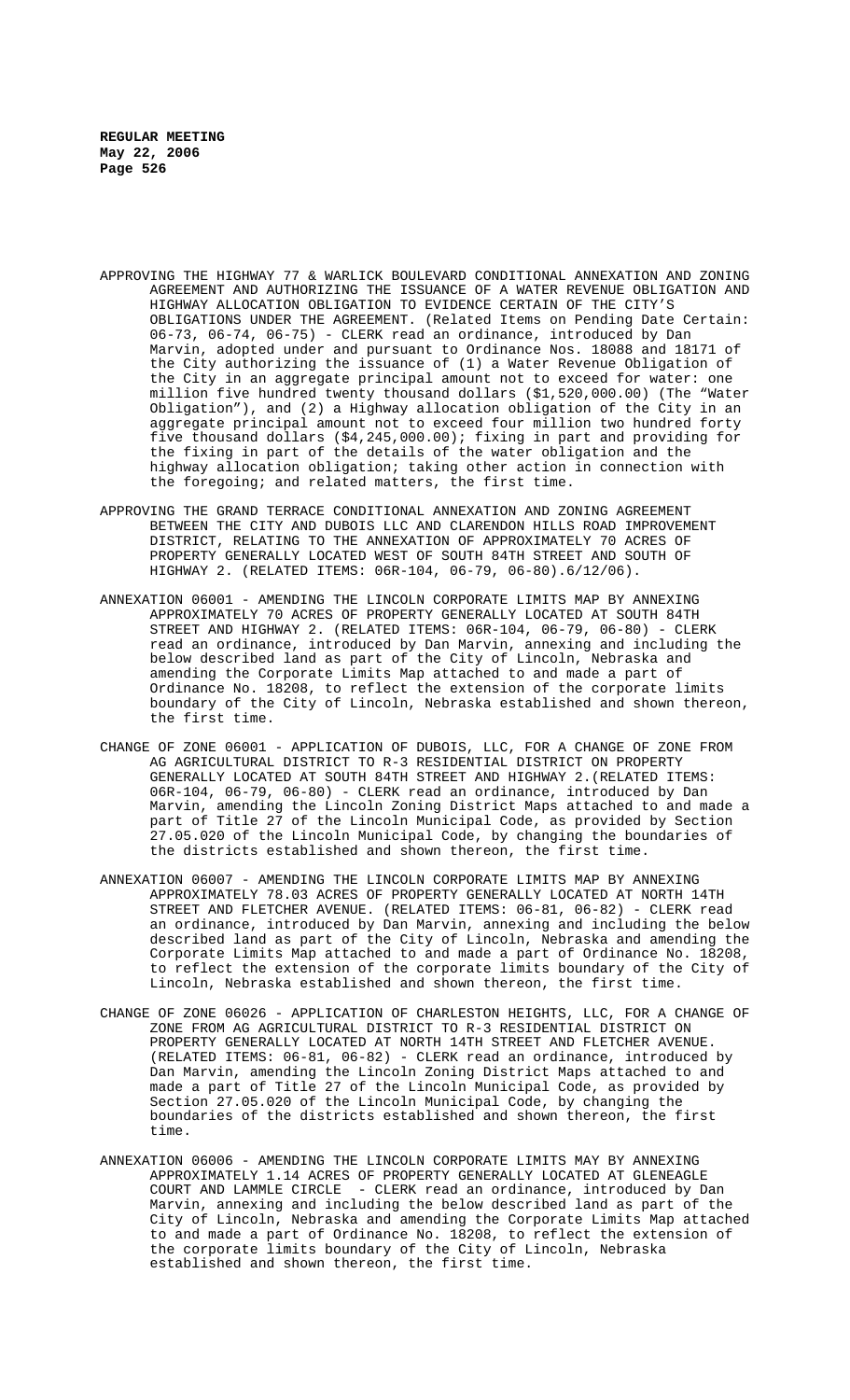## **ORDINANCES - 3RD READING & RELATED RESOLUTIONS (as required)**

AMENDING CHAPTERS 2.62, 2.65, AND 2.66 OF THE LINCOLN MUNICIPAL CODE RELATING TO THE POLICE AND FIRE PENSION PLAN REQUIRING THE CITY TO MAKE THE ANNUAL ACTUARIALLY DETERMINED NORMAL COST CONTRIBUTION TO SUCH PENSION PLAN - PRIOR to reading:

CAMP Moved to delay Bill No. 06-68 for two weeks to discuss financial implications at a Pre-Council meeting prior to voting and action on June 5, 2006.

Seconded by Svoboda & carried by the following vote: AYES: Camp, Cook, Eschliman, Marvin, Newman, Svoboda; NAYS: None; ABSENT: McRoy

Moved a friendly amendment to discuss the financial implications at the City Council meeting as a public hearing on June 5, 2006. Accepted by Camp & carried by the following vote: AYES: Camp Cook, Eschliman, Marvin, Newman, Svoboda; NAYS: None; ABSENT: McRoy

- CLERK Read an ordinance, introduced by Jonathan Cook, amending Title 2 of the Lincoln Municipal Code, Officers, Departments and Personnel, by amending Sections 2.62.010, 2.65.010 and 2.66.010 relating to the establishment of Police and Fire Pension Plans A, B and C, respectively, to clarify the required city contribution to the Police and Fire Pension Fund; and repealing Sections 2.62.010, 2.65.010, and 2.66.010 of the Lincoln Municipal Code as hitherto existing, the third time.
- CHANGE OF ZONE 06019 AMENDING SECTION 27.61.090 AND 27.63.280 OF THE LINCOLN MUNICIPAL CODE TO ALLOW FOR THE ENLARGEMENT, EXTENSION, OR RECONSTRUCTION OF BUILDINGS AND STRUCTURES LOCATED UPON A PREMISES, THE USE OF WHICH CONSTITUTES A NONSTANDARD USE BY SPECIAL PERMIT - CLERK read an ordinance, introduced by Jonathan Cook, amending Title 27 of the Lincoln Municipal Code relating to the Zoning Code by amending Section 27.61.090 relating to Continuation of Nonstandard Uses, and Section 27.63.280 relating to Special Permits; Expansion of Nonconforming Uses, to allow for the enlargement, extension, or reconstruction of buildings and structures located upon a premises the use of which constitutes a nonstandard use by special permit; and repealing Sections 27.61.090 and 27.63.280 of the Lincoln Municipal Code as hitherto existing, the third time.

COOK Moved to pass the ordinance as read. Seconded by Marvin & carried by the following vote: AYES: Camp, Cook, Eschliman, Marvin, Newman, Svoboda; NAYS: None; ABSENT: McRoy The ordinance, being numbered **#18730**, is recorded in Ordinance Book #25, Page

AMENDING CHAPTER 9.16 OF THE LINCOLN MUNICIPAL CODE RELATING TO OFFENSES AGAINST PUBLIC DECENCY BY ADDING A NEW SECTION 9.16.250 TO PROVIDE RESIDENCY RESTRICTIONS FOR SEX OFFENDERS - CLERK read an ordinance, introduced by Jonathan Cook, amending Chapter 9.16 of the Lincoln Municipal Code relating to Offenses Against Public Decency by adding a new section numbered 9.16.250 to provide residency restrictions for sexual predators, the third time.

COOK Moved to pass the ordinance as read.

Seconded by Marvin & carried by the following vote: AYES: Camp, Cook, Eschliman, Marvin, Newman, Svoboda; NAYS: None; ABSENT: McRoy The ordinance, being numbered **#18731**, is recorded in Ordinance Book #25, Page

#### **REGISTERED TO SPEAK SESSION - NONE**

## **OPEN MICROPHONE SESSION - NONE**

#### **MISCELLANEOUS BUSINESS**

#### **PENDING -**

CAMP Moved to extend the Pending List to June 5, 2006. Seconded by Svoboda & carried by the following vote: AYES: Camp, Cook, Eschliman, Marvin, Newman, Svoboda; NAYS: None; ABSENT: McRoy.